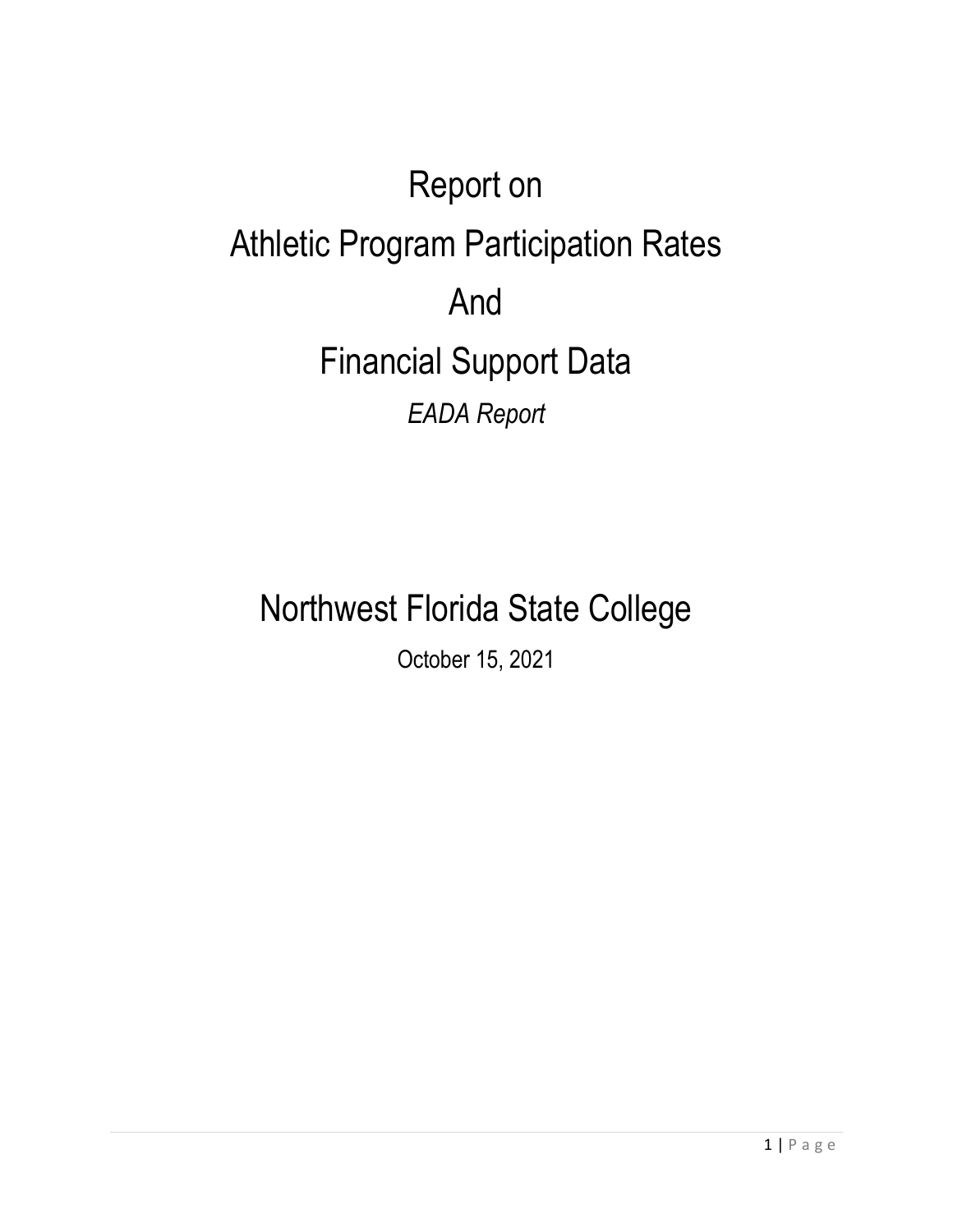#### **Introduction**

Consistent with the Equity in Athletics Disclosure Act (EADA), Northwest Florida State College publishes this report annually to make students and the general public aware of our commitment to providing equitable athletic opportunities for male and female students. The report is posted on the College's Consumer Information website

[\(http://www.nwfsc.edu/consumer/\)](http://www.nwfsc.edu/consumer/), and the information used in developing the report is provided to the US Department of Education, which publishes it at

[http://ope.ed.gov/athletics/.](http://ope.ed.gov/athletics/) A link to this report is provided to all students annually. A hard copy of this report may be requested through the Northwest Florida State College Athletics department and the office of the Vice President for Student Affairs.

#### **Contents**

| • Average salaries of head and assistant coaches for women's and men's teamspg. 6 |  |
|-----------------------------------------------------------------------------------|--|
|                                                                                   |  |
|                                                                                   |  |
|                                                                                   |  |
|                                                                                   |  |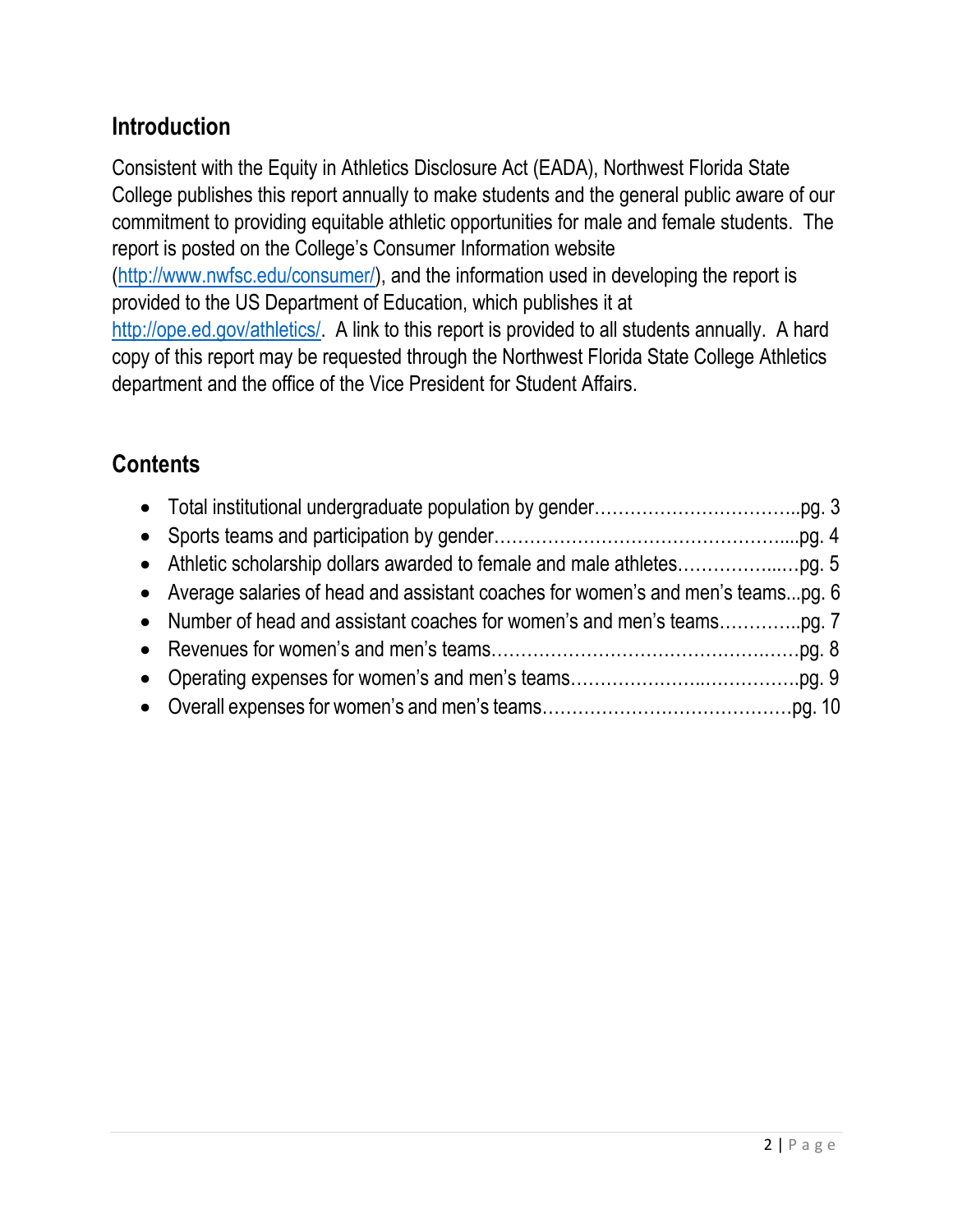## **Total Institutional Undergraduate Population by Gender**

Number of male and female full-time undergraduate students that attended the school.

| Women | <b>Men</b>        |
|-------|-------------------|
| 981   | rrn<br><u>UJJ</u> |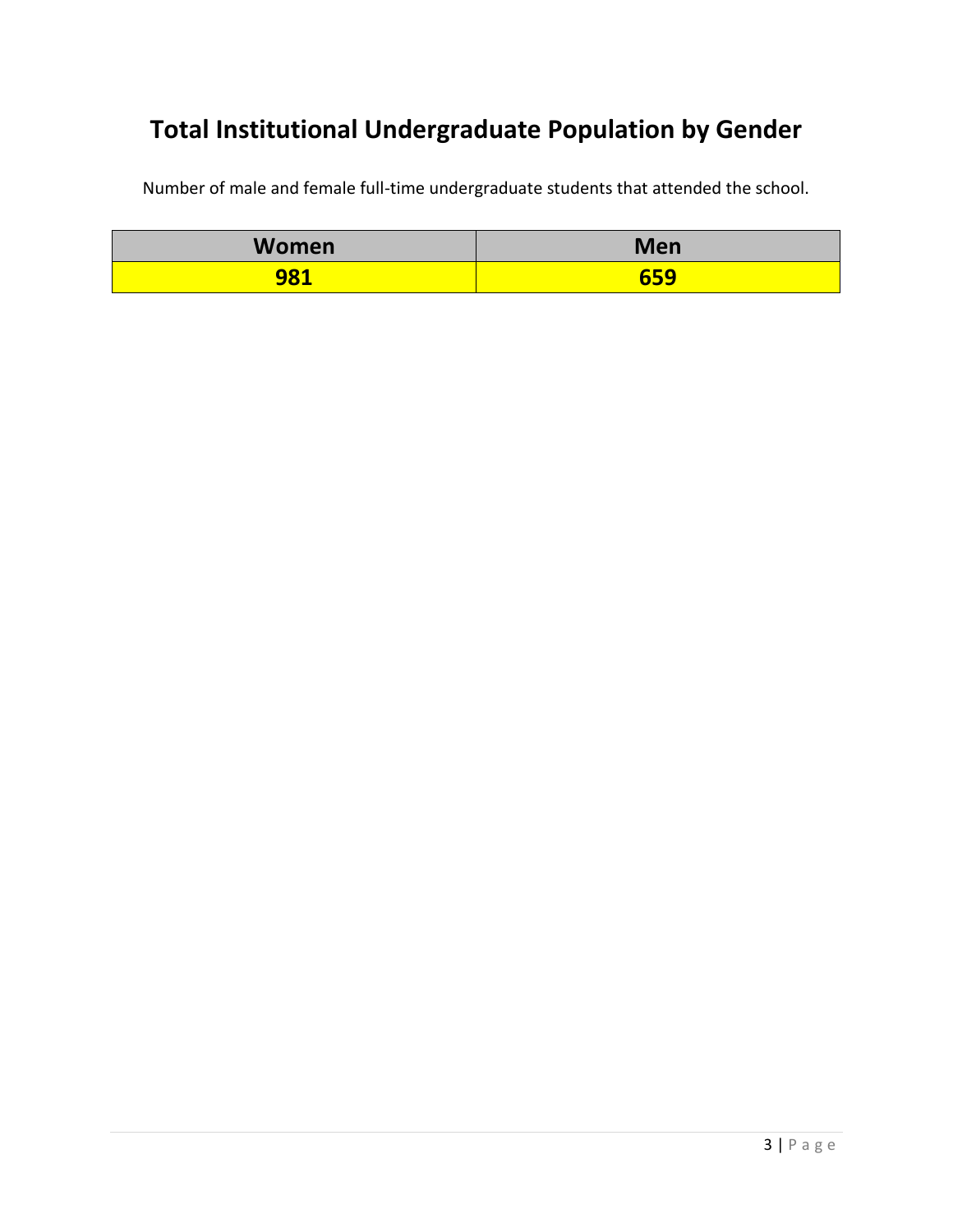| <b>Varsity Teams</b>                                        | Men's<br><b>Teams</b> | Women's<br><b>Teams</b> |
|-------------------------------------------------------------|-----------------------|-------------------------|
| <b>Baseball</b>                                             | 29                    |                         |
| <b>Basketball</b>                                           | 12                    | 12                      |
| <b>Softball</b>                                             |                       | 18                      |
| <b>Total Participants Men's and Women's</b><br><b>Teams</b> | 41                    | 30                      |
| <b>Unduplicated Count of Participants</b>                   | 41                    | 30                      |

## **Athletics Participation - Men's and Women's Teams**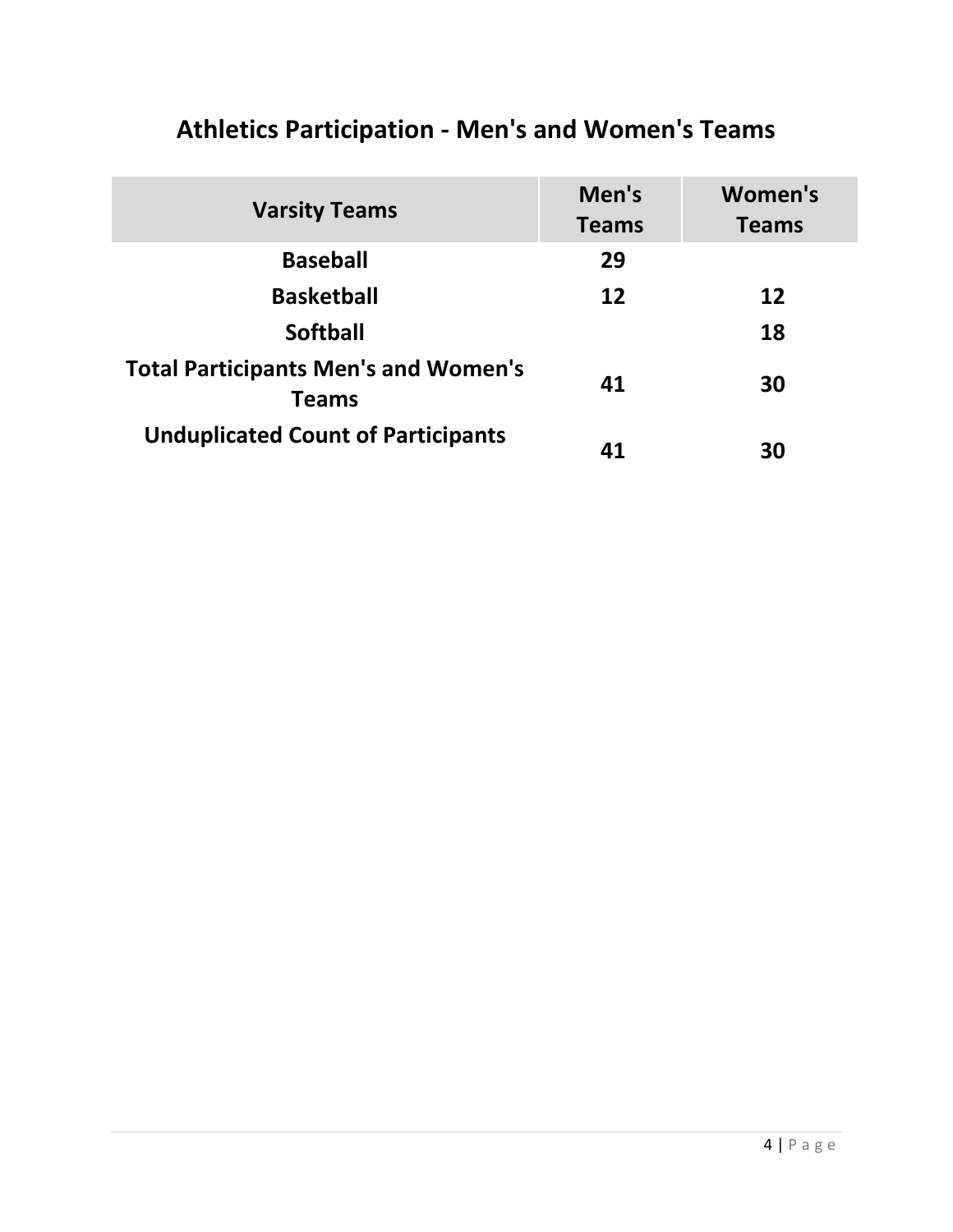## **Athletically Related Student Aid - Men's and Women's Teams**

|                      | <b>Men's Teams</b> | <b>Women's Teams</b> | <b>Total</b> |
|----------------------|--------------------|----------------------|--------------|
| <b>Amount of Aid</b> | 290,702            | 307,401              | 598,103      |
| Ratio (percent)      | 49                 | 51                   | 100%         |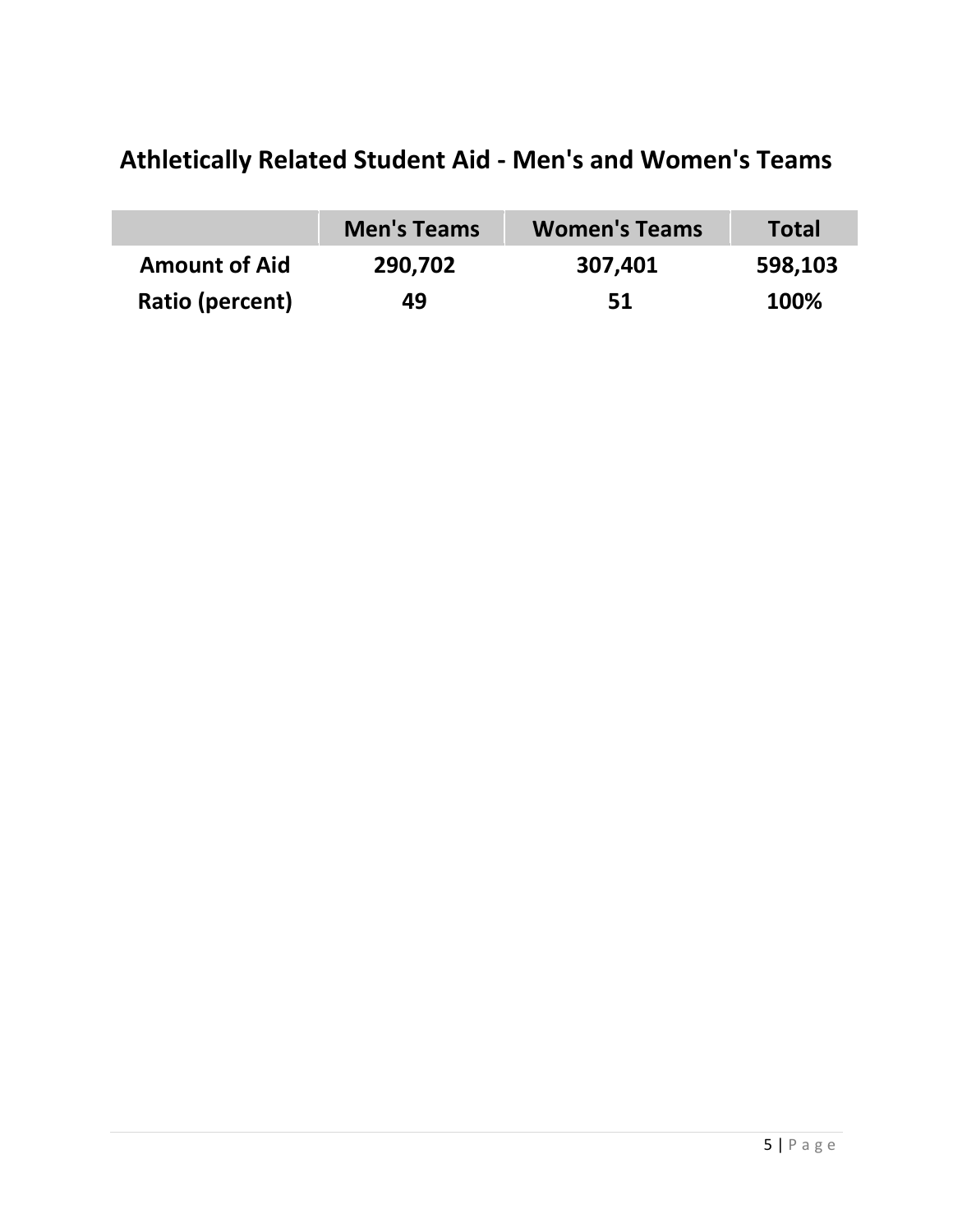## **Average Annual Salaries of Head and Assistant Coaches for Women's and Men's Teams**

|                                             | <b>Head Coaches</b>        |          |  | <b>Assistant Coaches</b> |            |
|---------------------------------------------|----------------------------|----------|--|--------------------------|------------|
| <b>Sport by Gender</b>                      | <b>Women</b><br><b>Men</b> |          |  | Women                    | <b>Men</b> |
| Avg. Salary per Coach                       | \$75,000                   | \$75,000 |  | \$17,000                 | \$17,750   |
| # of Coaches included                       | 2                          |          |  | 3                        |            |
| Avg. Salary per FTE                         | \$75,000                   | \$75,000 |  | \$25,500                 | \$20,286   |
| Sum of FTE used to<br>calculate avg. salary |                            |          |  |                          | 3.50       |
| <b>Volunteers</b>                           |                            |          |  |                          |            |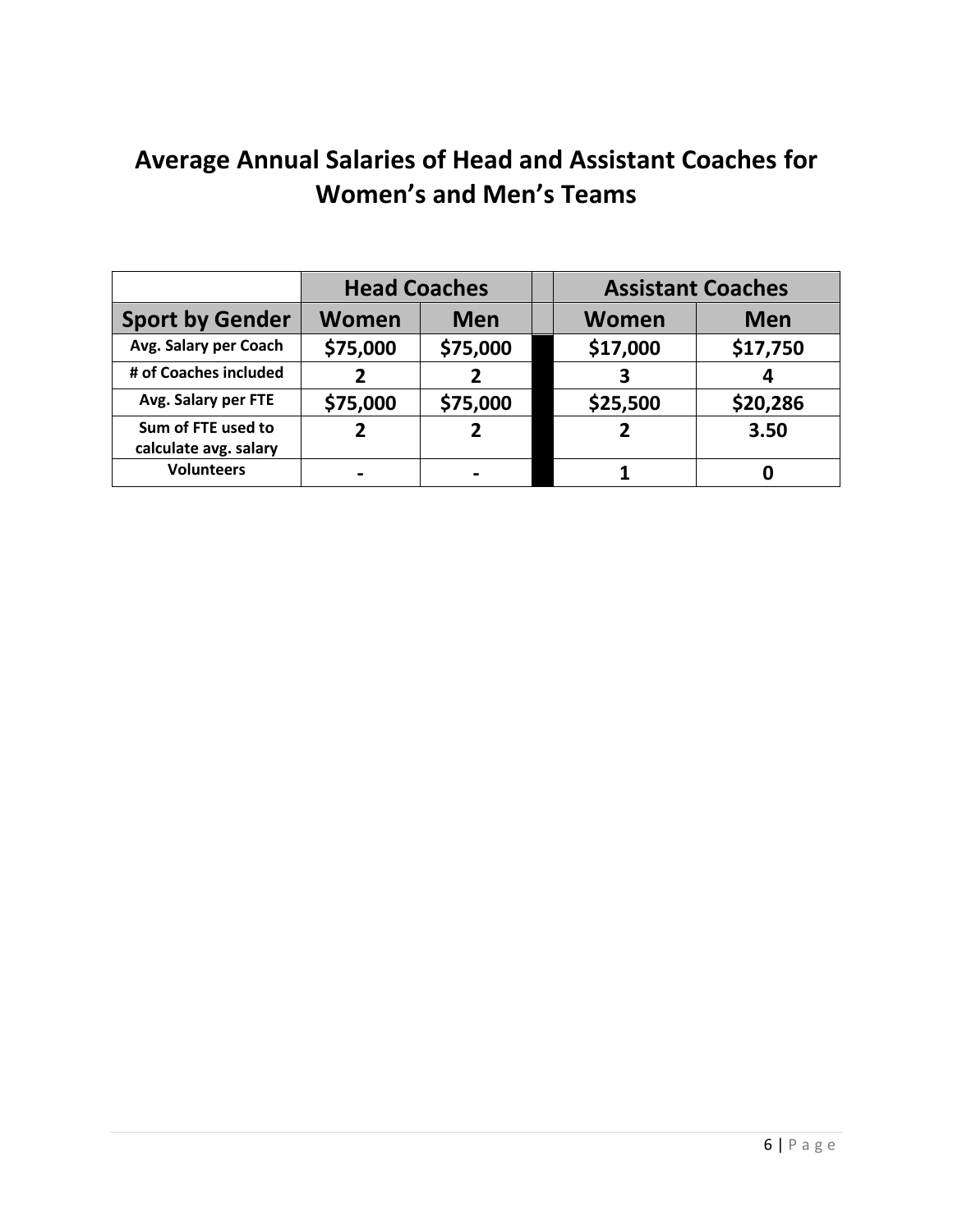#### **Number of Head and Assistant Coaches for Women's and Men's Teams**

| Women's<br><b>Teams</b> | <b>Male Head Coaches</b> |                |                | <b>Female Head Coaches</b> |                |           |                            |                |
|-------------------------|--------------------------|----------------|----------------|----------------------------|----------------|-----------|----------------------------|----------------|
| <b>Sport</b>            | <b>FT</b>                | <b>PT</b>      | <b>FT</b>      | <b>PT</b>                  | <b>FT</b>      | <b>PT</b> | <b>FT</b>                  | <b>PT</b>      |
|                         | coach                    | Coach          | <b>Employ</b>  | <b>Employ</b>              | coach          | Coach     | <b>Employ</b>              | <b>Employ</b>  |
| <b>Basketball</b>       | 1                        |                |                |                            |                |           |                            |                |
| <b>Softball</b>         | 1                        | $\blacksquare$ | 1              | $\blacksquare$             | $\blacksquare$ |           | -                          | $\blacksquare$ |
| <b>TOTAL</b>            | $\overline{2}$           |                | $\overline{2}$ | $\blacksquare$             | $\blacksquare$ |           | $\blacksquare$             |                |
|                         | <b>Male Head Coaches</b> |                |                |                            |                |           |                            |                |
| Men's                   |                          |                |                |                            |                |           | <b>Female Head Coaches</b> |                |
| <b>Teams</b>            |                          |                |                |                            |                |           |                            |                |
| <b>Sport</b>            | <b>FT</b>                | <b>PT</b>      | <b>FT</b>      | <b>PT</b>                  | <b>FT</b>      | <b>PT</b> | <b>FT</b>                  | <b>PT</b>      |
|                         | coach                    | Coach          | <b>Employ</b>  | <b>Employ</b>              | coach          | Coach     | <b>Employ</b>              | <b>Employ</b>  |
| <b>Baseball</b>         | 1                        | $\blacksquare$ | 1              |                            |                |           |                            |                |
| <b>Basketball</b>       | 1                        | $\blacksquare$ | 1              | $\blacksquare$             | $\blacksquare$ |           | $\blacksquare$             |                |

| Women's<br><b>Teams</b> | <b>Male Assistant Coaches</b> |                    |                            | <b>Female Assistant Coaches</b>                      |                    |                    |                                 |                                            |
|-------------------------|-------------------------------|--------------------|----------------------------|------------------------------------------------------|--------------------|--------------------|---------------------------------|--------------------------------------------|
| <b>Sport</b>            | <b>FT</b><br>coach            | <b>PT</b><br>Coach | <b>FT</b><br><b>Employ</b> | <b>PT</b><br><b>Employ</b><br>or<br><b>Volunteer</b> | <b>FT</b><br>coach | PT<br>Coach        | <b>FT</b><br><b>Employ</b>      | <b>PT Employ</b><br>or<br><b>Volunteer</b> |
| <b>Basketball</b>       | $\blacksquare$                | 1                  |                            | 2                                                    | $\blacksquare$     | 1                  | $\blacksquare$                  | 1                                          |
| <b>Softball</b>         |                               | $\blacksquare$     |                            | -                                                    | 1                  |                    | 1                               | $\blacksquare$                             |
| <b>TOTAL</b>            |                               | 1                  |                            | 2                                                    | 1                  | 1                  | 1                               | 1                                          |
|                         | <b>Male Assistant Coaches</b> |                    |                            |                                                      |                    |                    |                                 |                                            |
| Men's<br><b>Teams</b>   |                               |                    |                            |                                                      |                    |                    | <b>Female Assistant Coaches</b> |                                            |
| <b>Sport</b>            | <b>FT</b><br>coach            | <b>PT</b><br>Coach | <b>FT</b><br><b>Employ</b> | <b>PT</b><br><b>Employ</b><br>or<br>Volunteer        | <b>FT</b><br>coach | <b>PT</b><br>Coach | <b>FT</b><br><b>Employ</b>      | <b>PT Employ</b><br>or<br><b>Volunteer</b> |
| <b>Baseball</b>         | 1                             | 1                  | 1                          | 1                                                    | $\blacksquare$     |                    | -                               | -                                          |
| <b>Basketball</b>       | $\overline{2}$                |                    | $\overline{2}$             | -                                                    |                    |                    |                                 | $\blacksquare$                             |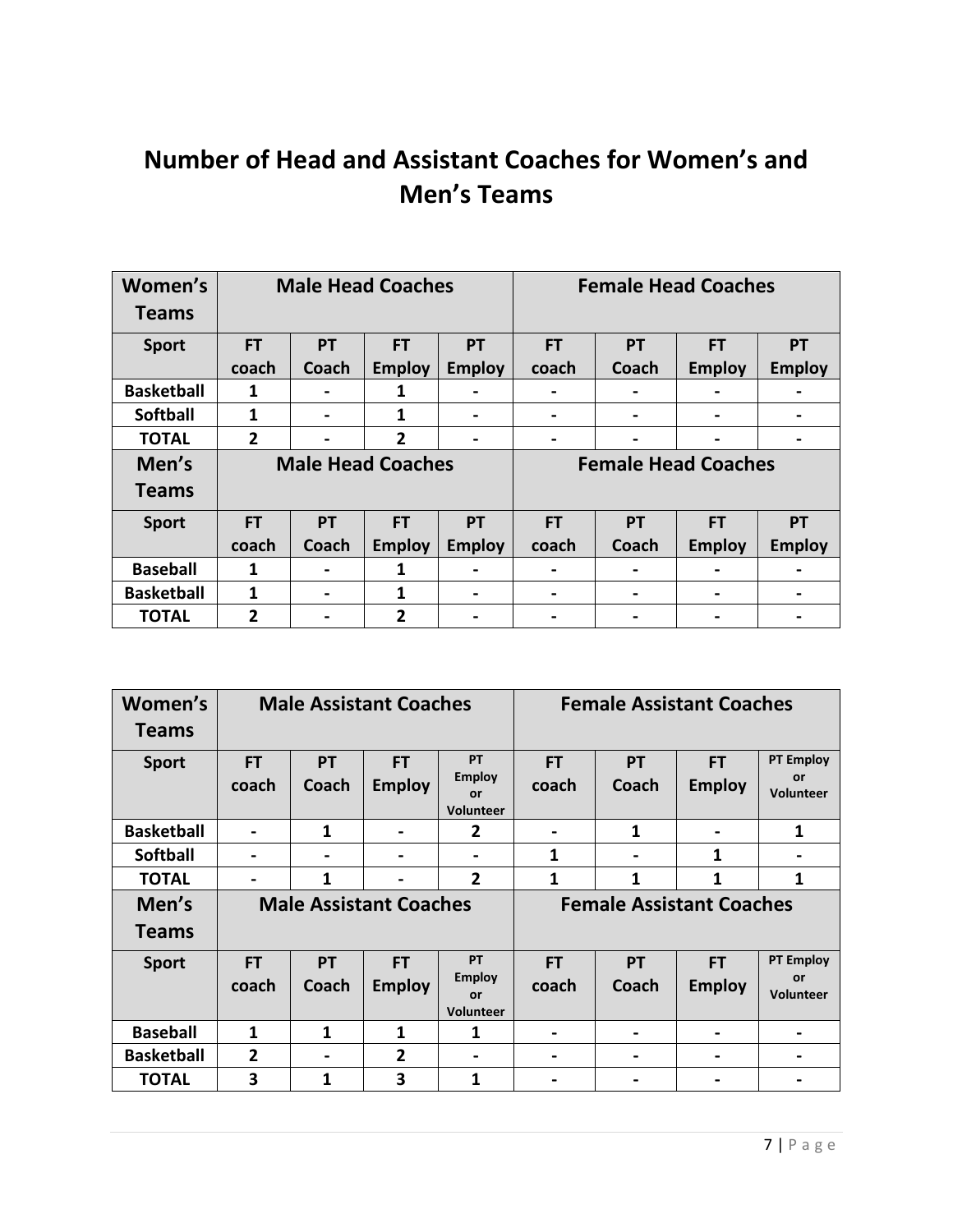#### **Revenues for Women's and Men's Teams**

| <b>Sport</b>      | Women     | <b>Men</b> |
|-------------------|-----------|------------|
| <b>Baseball</b>   | -         | \$398,113  |
| <b>Basketball</b> | \$346,014 | \$377,414  |
| <b>Softball</b>   | \$379,957 |            |
| <b>TOTAL</b>      | \$725,971 | \$775,527  |
| Percentage        | 48%       | 52%        |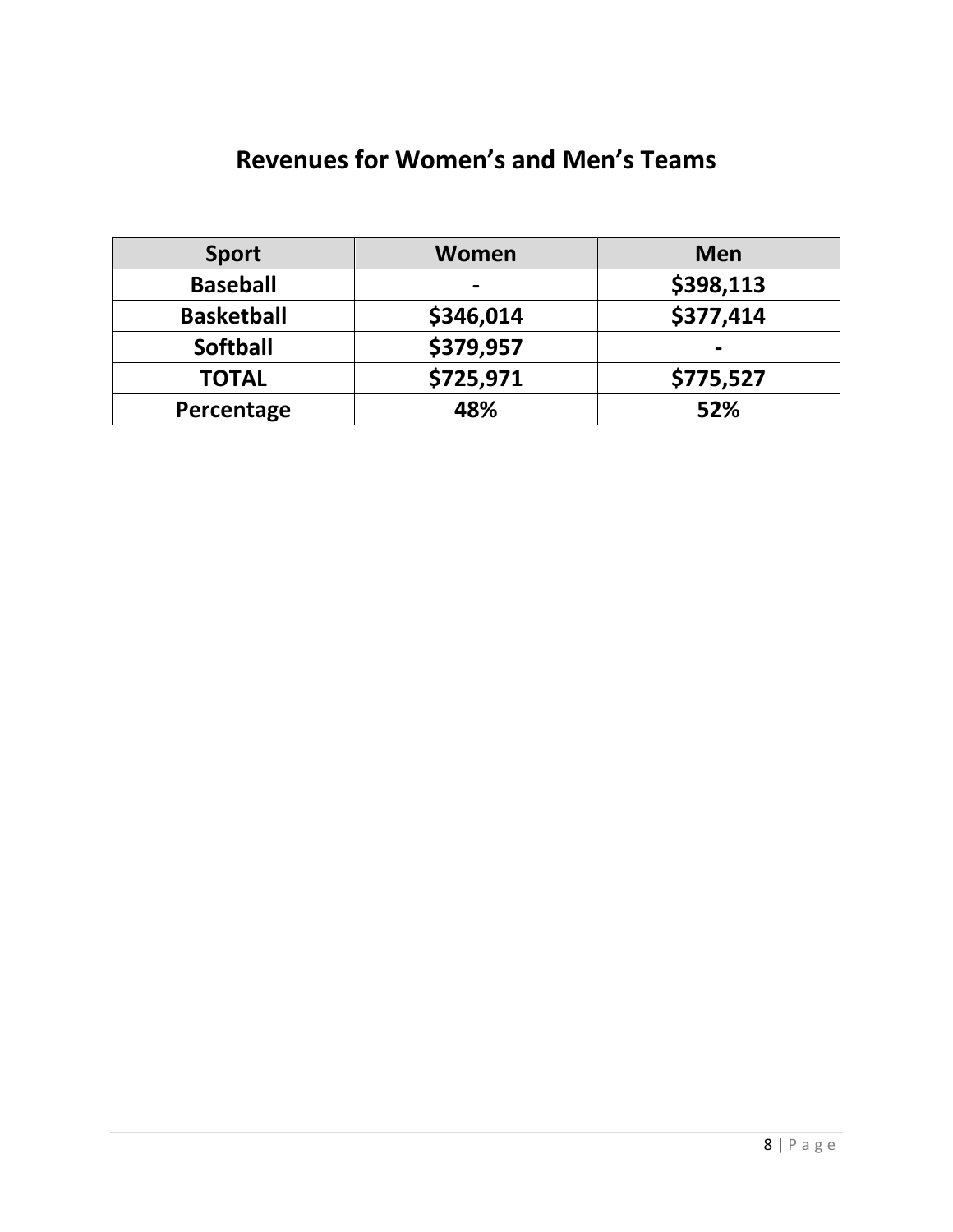## **Operating Expenses for Women's and Men's Teams**

| <b>Sport</b>      | Women     | <b>Men</b> |
|-------------------|-----------|------------|
| <b>Baseball</b>   | -         | \$89,179   |
| <b>Basketball</b> | \$80,446  | \$55,413   |
| <b>Softball</b>   | \$56,348  | -          |
| <b>TOTAL</b>      | \$136,794 | \$144,592  |
| Percentage        | 49%       | 51%        |